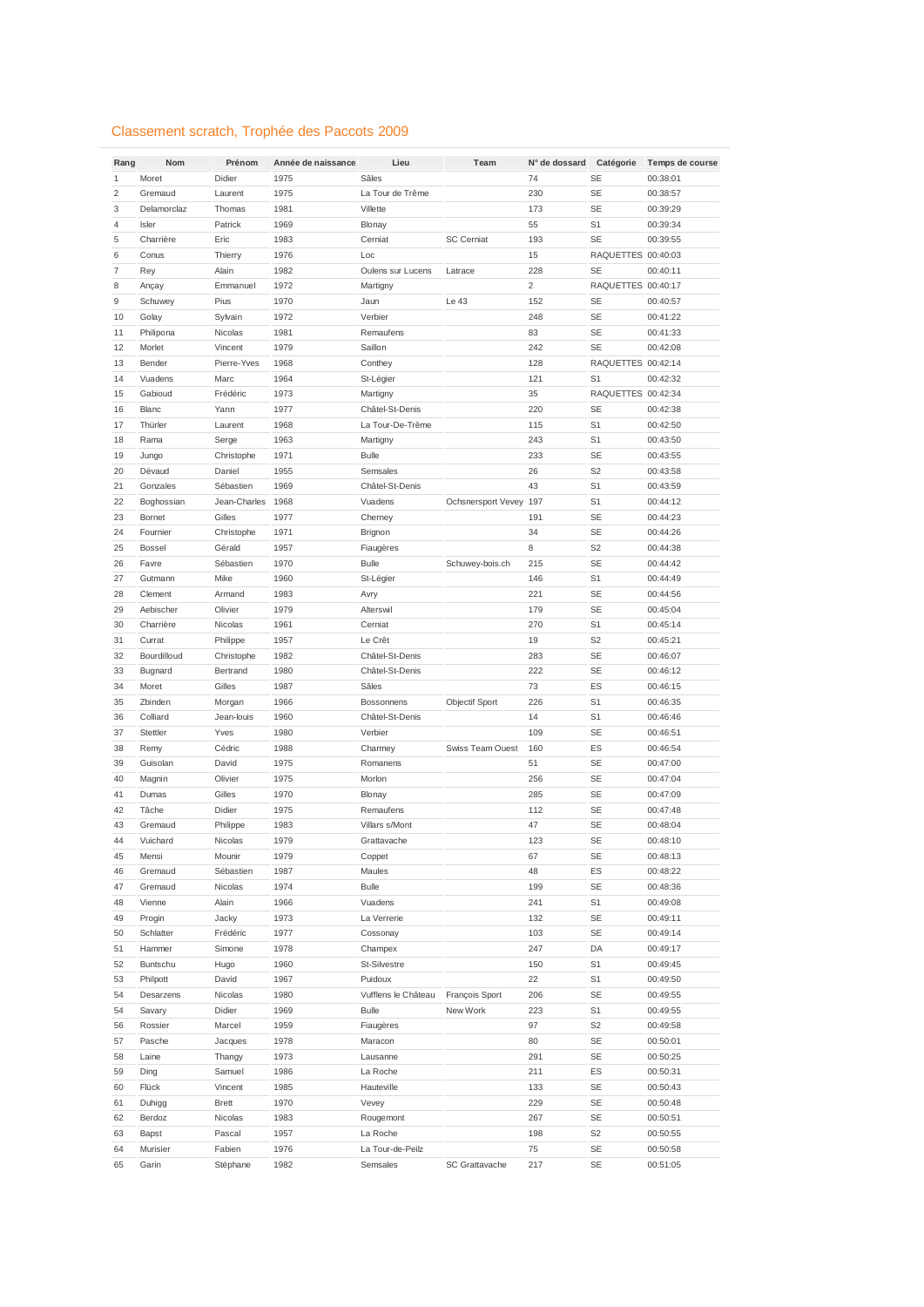| 66  | Morand            | Stéphane   | 1967 | Châtel-St-Denis              |                        | 149 | S <sub>1</sub>     | 00:51:09 |
|-----|-------------------|------------|------|------------------------------|------------------------|-----|--------------------|----------|
| 67  | Desarzens         | Gregory    | 1981 | Epesses                      | François Sport         | 207 | <b>SE</b>          | 00:51:23 |
| 68  | Beaud             | Simon      | 1988 | Grandvillard                 |                        | 3   | ES                 | 00:51:24 |
|     |                   |            |      |                              |                        |     |                    |          |
| 69  | Villard           | Eric       | 1979 | Châtel-St-Denis              |                        | 120 | <b>SE</b>          | 00:51:27 |
| 70  | Limat             | Eric       | 1973 | Onnens                       |                        | 59  | <b>SE</b>          | 00:51:37 |
| 71  | Vuichard          | Gilles     | 1988 | Semsales                     |                        | 122 | ES                 | 00:52:03 |
| 72  | Currat            | Yann       | 1973 | Giffers                      |                        | 20  | <b>SE</b>          | 00:52:04 |
| 73  | Reis              | José       | 1962 |                              | Dotti                  | 181 | S <sub>1</sub>     |          |
|     |                   |            |      | Apples                       |                        |     |                    | 00:52:21 |
| 74  | Currat            | Leatitia   | 1983 | Le Crêt                      | <b>SC Grattavache</b>  | 235 | DA                 | 00:52:25 |
| 75  | <b>Bessire</b>    | David      | 1975 | Phenthereaz                  | <b>CSPL</b>            | 212 | SE                 | 00:52:32 |
| 76  | Golfetto          | Christophe | 1966 | Vufflens la ville            |                        | 42  | S <sub>1</sub>     | 00:52:36 |
| 77  | Grandjean         | Armand     | 1971 | Albeuve                      |                        | 232 | <b>SE</b>          | 00:52:42 |
|     |                   |            |      |                              |                        |     |                    |          |
| 78  | Schwitzguebel     | René       | 1959 | Chernex                      |                        | 105 | S <sub>2</sub>     | 00:52:45 |
| 79  | Hegel             | Martial    | 1977 | Jongny                       |                        | 289 | <b>SE</b>          | 00:52:47 |
| 80  | Dind              | Nicolas    | 1982 | Grandvaux                    | Ochsnersport Vevey 174 |     | <b>SE</b>          | 00:52:58 |
| 81  | Charrière         | Roland     | 1954 | Vuadens                      |                        | 176 | S <sub>2</sub>     | 00:53:00 |
| 82  |                   |            |      |                              |                        |     | S <sub>2</sub>     |          |
|     | Challande         | André      | 1951 | Ferpicloz                    | La Berra               | 168 |                    | 00:53:06 |
| 83  | <b>Bossel</b>     | François   | 1960 | Grattavache                  |                        | 134 | S <sub>1</sub>     | 00:53:09 |
| 84  | Floray            | Isabelle   | 1968 | Loc                          |                        | 32  | RAQUETTES 00:53:11 |          |
| 85  | Cotting           | Simon      | 1990 | Grandvillard                 |                        | 17  | JU                 | 00:53:14 |
| 86  | Charrière         | Christian  | 1967 | <b>Bulle</b>                 |                        | 12  | S <sub>1</sub>     | 00:53:19 |
|     |                   |            |      |                              |                        |     |                    |          |
| 87  | Tâche             | Pierre     | 1967 | Remaufens                    |                        | 155 | S <sub>1</sub>     | 00:53:26 |
| 88  | Arnoux            | Pascal     | 1967 | Châtel-St-Denis              |                        | 153 | S <sub>1</sub>     | 00:53:31 |
| 89  | Gobet             | Yann       | 1969 | Vaulruz                      |                        | 214 | S <sub>1</sub>     | 00:53:34 |
| 90  | Ethenoz           | Stéphane   | 1969 | Localité                     |                        | 238 | S1                 | 00:53:36 |
|     |                   |            |      |                              |                        |     |                    |          |
| 91  | Grand             | Marc       | 1985 | Semsales                     |                        | 45  | SE                 | 00:53:41 |
| 92  | Delacombaz        | Jean-Marc  | 1961 | Vuisternens-en-Ogoz          |                        | 23  | S <sub>1</sub>     | 00:53:46 |
| 93  | Rieder            | Vincent    | 1971 | Les Paccots                  |                        | 93  | <b>SE</b>          | 00:54:01 |
| 94  | Pasche            | Cécile     | 1974 | Maracon                      |                        | 79  | DA                 | 00:54:19 |
| 95  |                   | Marc       | 1973 |                              |                        | 273 | <b>SE</b>          | 00:54:29 |
|     | Egger             |            |      | Morges                       |                        |     |                    |          |
| 96  | Morel             | Alain      | 1971 | <b>Bulle</b>                 |                        | 180 | <b>SE</b>          | 00:54:36 |
| 97  | Delessert         | Lionel     | 1983 | Forel                        |                        | 24  | <b>SE</b>          | 00:54:42 |
| 98  | Gillieron         | Christian  | 1960 | Mézières                     | Marginal               | 202 | S <sub>1</sub>     | 00:55:00 |
| 99  | Althaus           | Stéphane   | 1972 | Glion                        |                        | 1   | <b>SE</b>          | 00:55:16 |
|     |                   |            |      |                              |                        |     |                    |          |
| 100 | Soppelsa          | Florian    | 1964 | Châtel-St-Denis              |                        | 164 | S <sub>1</sub>     | 00:55:29 |
| 101 | Turcotte          | Gervais    | 1980 | Chardonne                    |                        | 116 | <b>SE</b>          | 00:55:34 |
| 102 | Débaz             | Philippe   | 1978 | Rossenges                    |                        | 239 | <b>SE</b>          | 00:55:46 |
| 103 | Walpen            | Bernard    | 1957 | Bex                          |                        | 129 | S <sub>2</sub>     | 00:55:47 |
| 104 | Haenni            | Muriel     | 1983 | Marnand                      |                        | 246 | DA                 |          |
|     |                   |            |      |                              |                        |     |                    | 00:55:50 |
| 105 | <b>Brunisholz</b> | Julien     | 1983 | Oberried                     |                        | 213 | <b>SE</b>          | 00:55:58 |
| 106 | Mutzenberg        | Cyril      | 1970 | Villars-Mendraz              |                        | 76  | <b>SE</b>          | 00:56:18 |
| 107 | Brodard           | Antoine    | 1976 | Hauteville                   |                        | 268 | SE                 | 00:56:26 |
| 108 | Genoud            | Nicolas    | 1972 | Fiaugères                    |                        | 40  | <b>SE</b>          | 00:56:40 |
|     |                   |            |      |                              |                        |     |                    |          |
| 109 | Hefhaf            | Johann     | 1981 | Collombey                    |                        | 52  | <b>SE</b>          | 00:56:45 |
| 110 | Gachoud           | Frédéric   | 1966 | Pont                         | Chouette Team          | 219 | S <sub>1</sub>     | 00:56:50 |
| 111 | Demierre          | Nicolas    | 1980 | Corseaux                     |                        | 25  | SE                 | 00:56:57 |
| 112 | Rochat            | Valentin   | 1989 | Charmey                      |                        | 196 | JU                 | 00:57:16 |
| 113 | Genoud            | Alexandre  | 1969 |                              |                        | 39  | S1                 |          |
|     |                   |            |      | Les Paccots                  |                        |     |                    | 00:57:23 |
| 114 | Marrello          | Patrick    | 1965 | Mont-Pèlerin                 |                        | 135 | S1                 | 00:57:34 |
| 115 | <b>Brunet</b>     | Frédéric   | 1970 | St-Légier                    |                        | 10  | SE                 | 00:57:40 |
| 116 | Waeber            | Christophe | 1971 | St-Légier                    |                        | 124 | SE                 | 00:57:49 |
| 116 | Pharisa           | Armelle    | 1977 | <b>Broc</b>                  | <b>CS Neirivue</b>     | 227 | DA                 | 00:57:49 |
|     |                   |            |      |                              |                        |     |                    |          |
| 118 | Dunand            | Olivier    | 1970 | Châtel-St-Denis              |                        | 154 | SE                 | 00:57:52 |
| 119 | Pasquier          | Noémie     | 1980 | Chexbres                     |                        | 261 | DA                 | 00:57:53 |
| 120 | Blanc             | Matthieu   | 1982 | Progens                      |                        | 218 | SE                 | 00:57:57 |
| 121 | Barras            | Jean-Paul  | 1955 | Broc                         |                        | 156 | S <sub>2</sub>     | 00:57:59 |
| 122 | Chablaix          | Marc-Henri | 1973 |                              |                        | 142 | SE                 | 00:58:09 |
|     |                   |            |      | Leysin                       |                        |     |                    |          |
| 123 | Pugin             | Stéphane   | 1974 | <b>Bulle</b>                 |                        | 87  | SE                 | 00:58:11 |
| 124 | Petetin           | Dominique  | 1952 | St-Légier                    |                        | 82  | S <sub>2</sub>     | 00:58:14 |
| 125 | Kubler            | Yves       | 1974 | La Tour de Peilz             |                        | 259 | SE                 | 00:58:19 |
| 126 | Gremaud           | Jacques    | 1961 | Porsel                       |                        | 46  | S1                 | 00:58:20 |
|     |                   |            |      |                              |                        |     |                    |          |
| 127 | Martin            | Patrick    | 1970 | Bex                          |                        | 200 | SE                 | 00:58:23 |
| 128 | Umbehr            | Marc       | 1963 | Lausanne                     |                        | 117 | S1                 | 00:58:26 |
| 129 | Delacombaz        | Monique    | 1962 | Vuisternens-en-Ogoz Generaly |                        | 166 | DA                 | 00:58:30 |
| 130 | Legeret           | Stéphane   | 1966 | Les Paccots                  |                        | 147 | S1                 | 00:58:38 |
| 131 | Marilley          | Pierre-Luc | 1965 | Villars                      |                        | 177 | S1                 | 00:58:44 |
|     |                   |            |      |                              |                        |     |                    |          |
| 132 | Simonet           | Philippe   | 1966 | Fribourg                     |                        | 178 | S1                 | 00:58:52 |
| 133 | Studer            | Phil       | 1965 | St-Légier                    |                        | 111 | S1                 | 00:59:01 |
| 134 | Lambelet          | Anne       | 1981 | La Sarraz                    |                        | 245 | DA                 | 00:59:18 |
|     |                   |            |      |                              |                        |     |                    |          |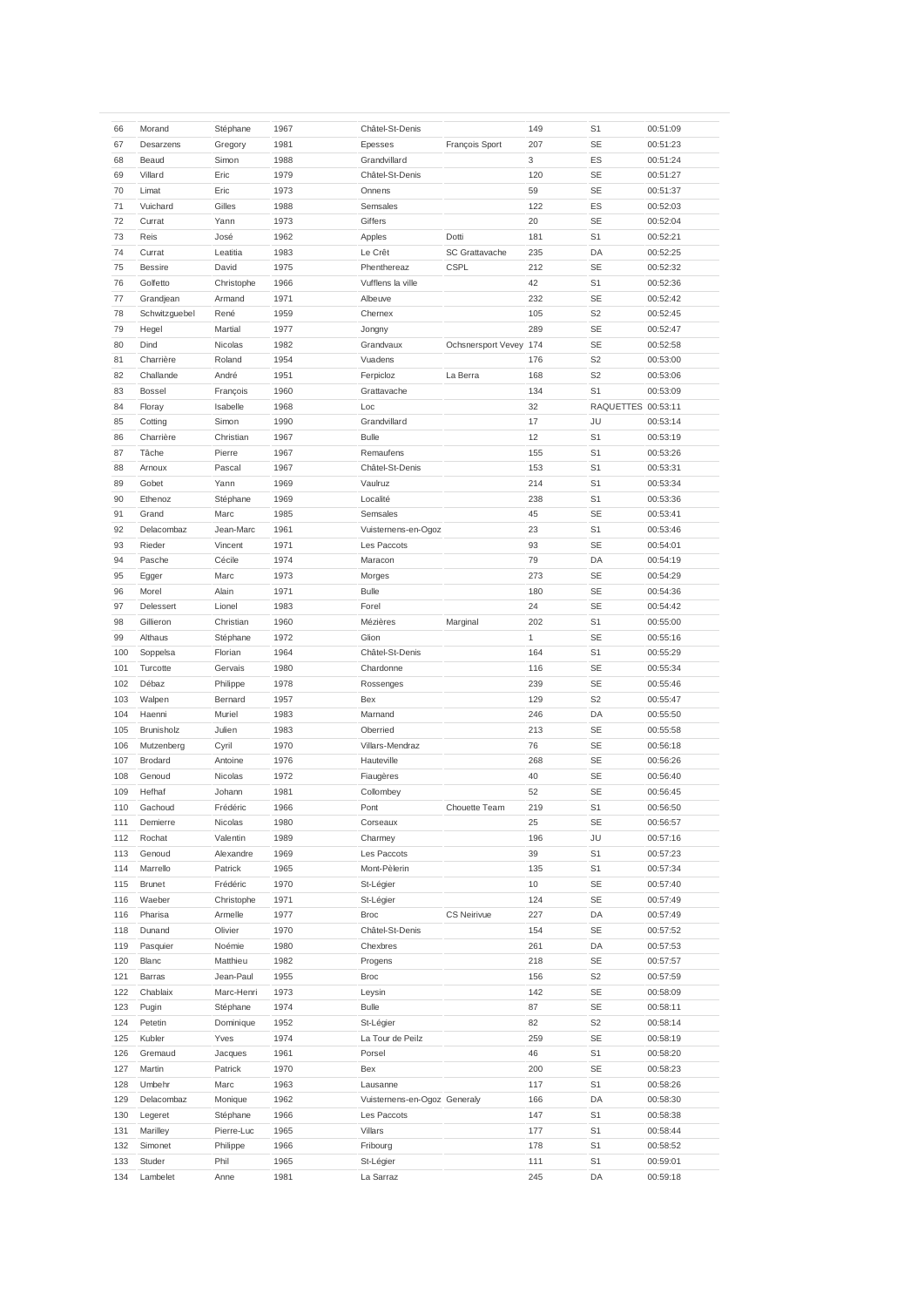| 135 | Messori         | Yann         | 1985 | Les Avants       |                 | 167 | SE             | 00:59:24 |
|-----|-----------------|--------------|------|------------------|-----------------|-----|----------------|----------|
| 136 | Invernizzi      | Jean-Pierre  | 1964 | Crissier         |                 | 54  | S <sub>1</sub> | 00:59:32 |
| 137 | Egger           | François     | 1975 | Genève           |                 | 272 | <b>SE</b>      | 00:59:34 |
|     |                 |              |      |                  |                 |     |                |          |
| 138 | Terrapon        | Georgette    | 1961 | Pont             |                 | 190 | DA             | 00:59:36 |
| 139 | Chastellain     | Victoria     | 1975 | Crissier         |                 | 13  | DA             | 00:59:38 |
| 140 | Schuwey         | Freddy       | 1958 | <b>Bulle</b>     | Le 43           | 151 | S <sub>2</sub> | 00:59:41 |
| 141 | Blum            | Frédéric     | 1977 | Flendruz         |                 | 7   | SE             | 00:59:55 |
| 142 | Vantiel         | Peter        | 1964 | Commugny         |                 | 234 | S <sub>1</sub> | 01:00:05 |
| 143 | Crisinel        | Jérémie      | 1971 | Localité         |                 | 185 | SE             | 01:00:10 |
| 144 | Mauro           | Testa        | 1975 | Château-D'Oex    |                 | 64  | <b>SE</b>      | 01:00:19 |
| 145 | Sebastian       | Pascal       | 1964 | Blonay           |                 | 175 | S <sub>1</sub> | 01:00:26 |
| 146 | Sumi            | Patrick      | 1970 | Lutry            |                 | 249 | SE             | 01:00:30 |
| 147 | Blanche         | Nicolas      | 1975 | Chexbres         |                 | 262 | <b>SE</b>      | 01:00:43 |
| 148 | Goumaz          | Reynald      | 1979 | Châtel-St-Denis  |                 | 148 | SE             | 01:01:43 |
| 149 | Freymond        | Didier       | 1971 | Tatroz           |                 | 290 | <b>SE</b>      | 01:01:49 |
| 150 | Fournier        | Sarah        | 1974 | Martigny         | Physio Martigny | 231 | DA             | 01:02:14 |
| 151 | Gamerro         | Frédéric     | 1973 | Bretigny         |                 | 38  | SE             | 01:02:31 |
| 152 | Scalabrini      | Sandro       | 1972 | Servion          |                 | 102 | <b>SE</b>      | 01:02:51 |
| 153 | Raemy           | Maxime       | 1988 | Oulens           | Betelec         | 88  | ES             | 01:03:04 |
| 154 | Michel          | Mathias      | 1979 | St-Triphon       |                 | 72  | SE             | 01:03:09 |
| 155 | Vial            | Vincent      | 1980 | St-Martin        |                 | 284 | <b>SE</b>      | 01:03:44 |
| 156 | Reuse           | Pierre-André | 1955 | Riddes           |                 | 189 | S <sub>2</sub> | 01:03:51 |
|     |                 |              |      |                  |                 |     |                |          |
| 157 | Ruchonnet       | Jérôme       | 1979 | Rivaz            |                 | 99  | <b>SE</b>      | 01:03:58 |
| 157 | Savoy           | Charly       | 1966 | Tatroz           |                 | 264 | S <sub>1</sub> | 01:03:58 |
| 159 | Savary          | Etienne      | 1958 | Favagny          |                 | 126 | S <sub>2</sub> | 01:04:04 |
| 160 | Biavati         | Philippe     | 1975 | Chexbres         | Betelec         | 6   | <b>SE</b>      | 01:04:07 |
| 161 | Grimm           | Peter        | 1981 | Fribourg         |                 | 127 | SE             | 01:04:22 |
| 162 | Daenzer         | Marc         | 1972 | Crissier         |                 | 187 | <b>SE</b>      | 01:04:28 |
| 163 | Progin          | Dominique    | 1980 | Le Crêt          |                 | 131 | <b>SE</b>      | 01:04:44 |
| 164 | Duboux          | Martial      | 1974 | Puidoux          |                 | 29  | SE             | 01:04:57 |
| 165 | Chappuis        | Christian    | 1975 | Epesses          |                 | 11  | <b>SE</b>      | 01:04:58 |
| 166 | Barras          | Sylviane     | 1961 | <b>Broc</b>      |                 | 157 | DA             | 01:05:02 |
| 167 | Droux           | Yves         | 1987 | Vaulruz          |                 | 27  | ES             | 01:05:03 |
| 168 | Terrapon        | Philippe     | 1963 | Vauderens        |                 | 113 | S <sub>1</sub> | 01:05:08 |
| 169 | Berdoz          | Clément      | 1982 | Château-D'Oex    |                 | 266 | SE             | 01:05:13 |
| 170 | Maillard        | Didier       | 1972 | Vauderens        |                 | 208 | <b>SE</b>      | 01:05:18 |
| 171 | Richoz          | Olivier      | 1969 | Châtel-St-Denis  |                 | 92  | S <sub>1</sub> | 01:05:32 |
| 172 | Baillod         | Céline       | 1982 | Crissier         |                 | 4   | DA             | 01:05:37 |
| 173 | Mercanton       | Patrick      | 1957 | Palézieux        |                 | 286 | S <sub>2</sub> | 01:05:42 |
| 174 | Charrière       | Stéphanie    | 1987 | Cerniat          |                 | 271 | DA             | 01:05:46 |
| 175 | Droux           | Philippe     | 1968 | Châtel-St-Denis  |                 | 28  | S <sub>1</sub> | 01:05:53 |
| 176 | <b>Bastide</b>  | Yann         | 1973 |                  |                 | 205 | <b>SE</b>      | 01:05:56 |
| 177 |                 |              |      | Brétigny         |                 |     | DA             |          |
|     | Marzinotto      | Nathalie     | 1977 | Châtel-St-Denis  |                 | 250 |                | 01:06:06 |
| 178 | Stocco          | David        | 1979 | Chexbres         |                 | 110 | <b>SE</b>      | 01:06:19 |
| 179 | Hoffmann        | Damien       | 1967 | Oron-la-Ville    |                 | 269 | S <sub>1</sub> | 01:06:24 |
| 180 | Pilloud         | Henri        | 1959 | Bossonnens       |                 | 255 | S <sub>2</sub> | 01:06:29 |
| 181 | Grandjean       | F.           | 1970 | La Tour de Trême |                 | 254 | <b>SE</b>      | 01:06:54 |
| 182 | Girod           | Damien       | 1986 | Chexbres         |                 | 169 | ES             | 01:06:57 |
| 183 | Larsen          | Christophe   | 1971 | Chexbres         |                 | 260 | SE             | 01:07:01 |
| 184 | Janssens        | Carole       | 1972 | Daillens         |                 | 280 | DA             | 01:07:04 |
| 185 | Paris           | Christophe   | 1979 | St-Sulpice       |                 | 240 | SE             | 01:07:10 |
| 186 | Pesse           | Pascal       | 1963 | Lausanne         |                 | 265 | S1             | 01:07:16 |
| 187 | Martin          | Alexandra    | 1982 | Bex              |                 | 201 | DA             | 01:07:26 |
| 188 | Levrat          | Julien       | 1981 | Lausanne         |                 | 282 | SE             | 01:07:31 |
| 189 | Cuany           | Manuel       | 1986 | Vevey            |                 | 18  | ES             | 01:07:37 |
| 190 | Bonnard         | Laurence     | 1970 | Echandens        |                 | 281 | DA             | 01:07:54 |
| 191 | Maeder          | Bernard      | 1965 | Les Paccots      |                 | 60  | S <sub>1</sub> | 01:08:00 |
| 192 | Geiser          | Françoise    | 1972 | Lausanne         |                 | 186 | DA             | 01:08:10 |
| 193 | Rieder-Messager | Laure        | 1978 | Les Paccots      |                 | 94  | DA             | 01:08:15 |
| 194 |                 |              |      |                  |                 |     |                |          |
|     | Jaggi           | Laurent      | 1974 | Bretigny         |                 | 145 | SE             | 01:08:20 |
| 195 | Fontannaz       | Thierry      | 1976 | Pully            |                 | 143 | <b>SE</b>      | 01:08:46 |
| 196 | Galliano        | Patrick      | 1959 | Savigny          |                 | 203 | S <sub>2</sub> | 01:08:51 |
| 197 | Davet           | Claude       | 1966 | Siviriez         |                 | 288 | S <sub>1</sub> | 01:08:52 |
| 198 | Blanc           | Françoise    | 1955 | Châtel-St-Denis  |                 | 158 | DA             | 01:08:57 |
| 199 | Petetin         | Marion       | 1983 | Corseaux         |                 | 81  | DA             | 01:09:15 |
| 200 | Annex           | Valérie      | 1963 | Chesières        |                 | 136 | DA             | 01:09:36 |
| 201 | Heller          | Lene         | 1974 | Lausanne         |                 | 171 | DA             | 01:09:55 |
| 202 | Rod             | Roland       | 1963 | Chesalles        |                 | 292 | S1             | 01:10:00 |
| 203 | Davet           | Josua        | 1992 | Siviriez         |                 | 287 | JU             | 01:10:13 |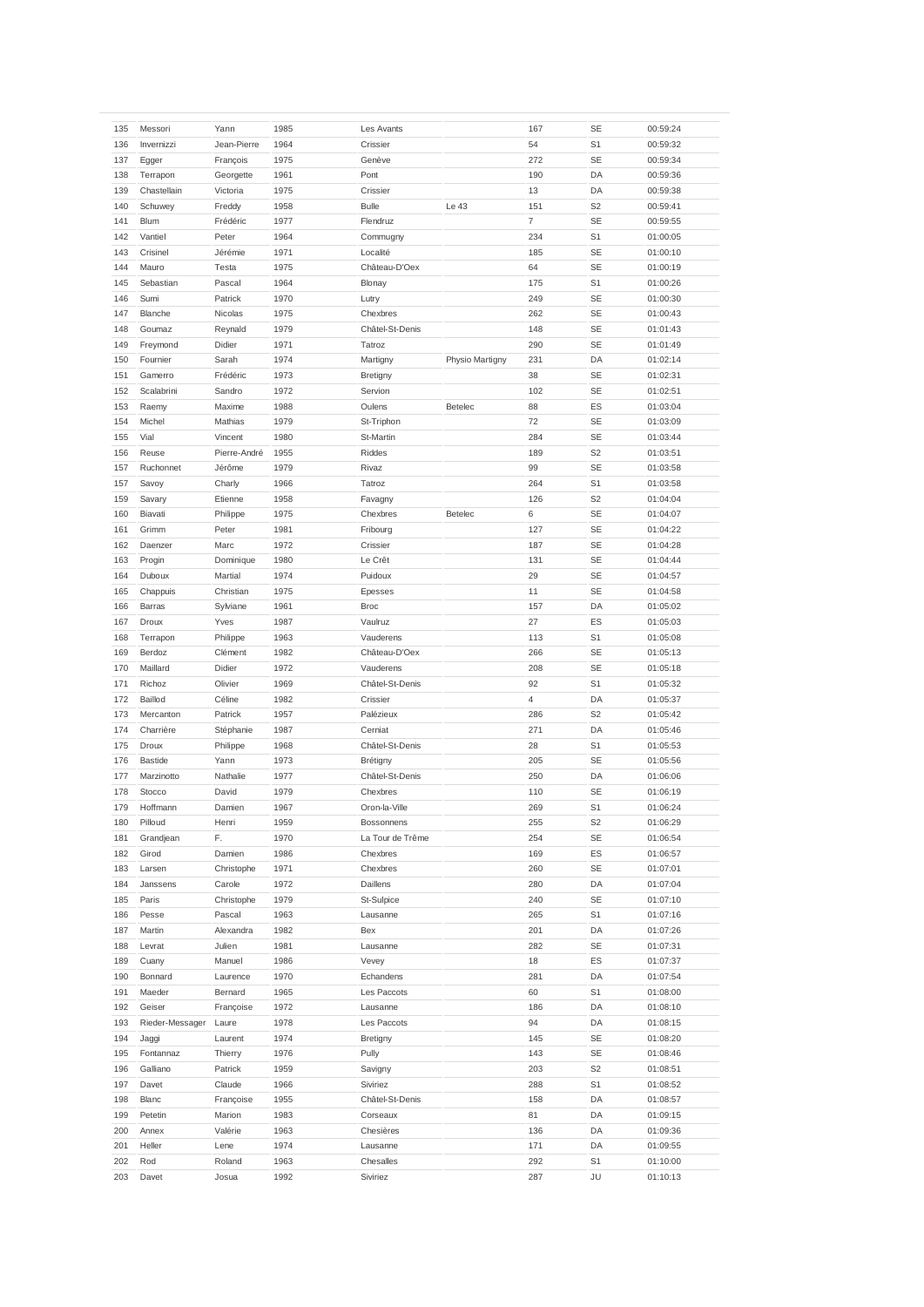|     | Miegenville                 |                    |      |                  |                   | 258 | S <sub>1</sub> |          |
|-----|-----------------------------|--------------------|------|------------------|-------------------|-----|----------------|----------|
| 204 |                             | Jean-Marc          | 1966 | Estavannens      |                   |     |                | 01:10:34 |
| 205 | Pilloud                     | Dominique          | 1977 | Chesières        |                   | 84  | DA             | 01:10:41 |
| 206 | Dätwyler                    | Céline             | 1973 | Villars s/Ollon  |                   | 21  | DA             | 01:10:46 |
| 207 | Rossini                     | Thierry            | 1964 | Montreux         |                   | 98  | S <sub>1</sub> | 01:11:41 |
| 208 | Vauthey                     | Emmanuelle         | 1970 | Châtel-St-Denis  | Ski-Club Châtel   | 172 | DA             | 01:11:50 |
|     |                             |                    |      |                  |                   |     |                |          |
| 209 | Chalon                      | Bernard            | 1985 | Villeneuve       |                   | 204 | <b>SE</b>      | 01:11:54 |
| 210 | Agnoli                      | Marc               | 1974 | <b>Broc</b>      |                   | 257 | <b>SE</b>      | 01:12:17 |
| 211 | George                      | Mary-Laure         | 1981 | Savigny          |                   | 165 | DA             | 01:12:20 |
| 212 | Duboux                      | Nicole             | 1978 | Chexbres         |                   | 263 | DA             | 01:12:31 |
| 213 | Monney                      | Isabelle           | 1971 | Châtel-St-Denis  | Ski-Club Châtel   | 170 | DA             | 01:13:04 |
|     |                             |                    |      |                  |                   |     |                |          |
| 214 | Rey                         | Patrick            | 1964 | Vuadens          |                   | 159 | S <sub>1</sub> | 01:13:05 |
| 215 | Tesaury                     | Fabienne           | 1969 | Oron-la-Ville    |                   | 114 | DA             | 01:13:29 |
| 216 | Mermod                      | Jean-Luc           | 1953 | Cully            |                   | 69  | S <sub>2</sub> | 01:13:36 |
| 217 | Villard                     | Daniel             | 1977 | Semsales         |                   | 209 | SE             | 01:13:50 |
|     |                             |                    |      |                  |                   |     |                |          |
| 218 | Pipoz                       | Florence           | 1988 | Charmey          |                   | 194 | DA             | 01:13:56 |
| 219 | Bonjour                     | Laurent            | 1981 | St-Martin        |                   | 237 | <b>SE</b>      | 01:14:05 |
| 220 | Matthey                     | Yves               | 1970 | Maracon          |                   | 63  | SE             | 01:14:17 |
| 220 | Favre                       | Claude             | 1958 | Cheseaux         |                   | 225 | S <sub>2</sub> | 01:14:17 |
|     |                             |                    |      |                  |                   |     |                |          |
| 222 | Matheron                    | Christophe         | 1966 | La Tour-de-Peilz |                   | 62  | S <sub>1</sub> | 01:14:24 |
| 223 | Emery                       | Christiane         | 1960 | Mollie-Margot    |                   | 138 | DA             | 01:14:30 |
| 224 | Kolly                       | Meinrad            | 1939 | La Roche         |                   | 251 | S <sub>2</sub> | 01:14:36 |
| 225 | Vionnet                     | Jean-François 1965 |      | Granges          |                   | 182 | S <sub>1</sub> | 01:14:57 |
| 226 | Uldry                       | Marc               | 1975 | Châtel-St-Denis  |                   | 210 | <b>SE</b>      | 01:15:31 |
|     |                             |                    |      |                  |                   |     |                |          |
| 227 | Verdelet                    | Magalie            | 1973 | Châtel-St-Denis  |                   | 184 | DA             | 01:15:59 |
| 228 | Charrière                   | Mélanie            | 1985 | Crésuz           | <b>SC Cerniat</b> | 195 | DA             | 01:16:02 |
| 229 | Stuber                      | Florinne           | 1982 | Vevey            |                   | 244 | DA             | 01:16:05 |
| 230 | Felli                       | Eric               | 1973 | Préverenges      |                   | 31  | SE             | 01:17:36 |
|     |                             |                    |      |                  |                   |     |                |          |
| 231 | Wisler                      | Daniel             | 1948 | Oron-la-Ville    |                   | 125 | S <sub>2</sub> | 01:18:05 |
| 232 | Meier                       | Caroline           | 1977 | Aclens           |                   | 66  | DA             | 01:18:11 |
| 233 | Verdelet                    | Jean-Marc          | 1973 | Châtel-St-Denis  |                   | 183 | SE             | 01:18:24 |
| 234 | Sauthier                    | Patrick            | 1972 | Crissier         |                   | 100 | SE             | 01:19:19 |
| 235 | Seydoux                     | Valérie            | 1970 | Remaufens        |                   | 107 | DA             | 01:19:31 |
|     |                             |                    |      |                  |                   |     |                |          |
| 236 | Seydoux                     | Stéphane           | 1969 | Remaufens        |                   | 108 | S1             | 01:19:33 |
| 237 | Richoz                      | Hervé              | 1963 | Châtel-St-Denis  |                   | 91  | S <sub>1</sub> | 01:19:37 |
| 238 | Vial                        | Céline             | 1977 | <b>Bulle</b>     |                   | 119 | DA             | 01:19:58 |
| 239 | Godart                      | Fred               | 1978 | Châtel-St-Denis  |                   | 41  | <b>SE</b>      | 01:20:55 |
|     |                             |                    |      |                  |                   |     |                |          |
| 240 | Martin                      | Maëlle             | 1979 | Châtel-St-Denis  |                   | 61  | DA             | 01:20:58 |
| 241 | Pilloud                     | Frédéric           | 1972 | Châtel-St-Denis  |                   | 85  | <b>SE</b>      | 01:21:31 |
| 242 | Kung                        | Patrick            | 1974 | Bremgarten       |                   | 57  | <b>SE</b>      | 01:21:32 |
| 243 | Fontana                     | Piero              | 1958 | Crissier         |                   | 33  | S <sub>2</sub> | 01:21:39 |
| 244 | Gobet                       |                    |      |                  |                   | 192 | S <sub>2</sub> |          |
|     |                             | Jacques            | 1953 | La Tour de Trême |                   |     |                | 01:21:49 |
| 245 | Brandt-dit-Grieurin Sylvain |                    | 1989 | Le Mont          |                   | 9   | JU             | 01:22:24 |
| 246 | Menth                       | Guillaume          | 1989 | Lausanne         |                   | 68  | JU             | 01:22:37 |
| 247 | Genoud                      | Irène              | 1971 | Châtel-St-Denis  |                   | 130 | DA             | 01:23:08 |
| 248 | <b>Basset</b>               | Simon              | 1964 | Châtel-St-Denis  |                   | 140 | S <sub>1</sub> | 01:23:12 |
|     |                             |                    |      |                  |                   |     |                |          |
| 249 | Meylan                      | Alexandre          | 1992 | Châtel-St-Denis  |                   | 71  | JU             | 01:23:14 |
| 250 | Mauron                      | Fabienne           | 1980 | Vaulruz          |                   | 65  | DA             | 01:23:40 |
| 251 | Liaudat                     | Patrick            | 1975 | Châtel-St-Denis  |                   | 139 | SE             | 01:24:12 |
| 252 | Chesaux                     | Christian          | 1960 | Cheseaux         |                   | 144 | S <sub>1</sub> | 01:24:33 |
| 253 | Niquille                    | Guillaume          | 1983 | Bulle            |                   | 224 | SE             | 01:25:18 |
|     |                             |                    |      |                  |                   |     |                |          |
| 254 | Sciboz                      | David              | 1970 | Bulle            |                   | 106 | SE             | 01:25:24 |
| 255 | Hugonnet                    | Christian          | 1966 | le Pasquier      |                   | 253 | S <sub>1</sub> | 01:25:39 |
| 256 | Gross                       | Vincent            | 1992 | Sugiez           |                   | 50  | JU             | 01:26:03 |
| 257 | Pugin                       | Blaise             | 1957 | Lausanne         |                   | 86  | S <sub>2</sub> | 01:26:12 |
|     |                             |                    |      |                  |                   |     |                |          |
| 258 | Meyer                       | Marina             | 1968 | Châtel-St-Denis  |                   | 70  | DA             | 01:27:51 |
| 259 | Steiner                     | Thomas             | 1969 | Semsales         |                   | 188 | S1             | 01:28:17 |
| 260 | Lambert                     | Albert             | 1958 | Châtel-St-Denis  |                   | 279 | S <sub>2</sub> | 01:30:58 |
| 261 | Savoy-Berthoud              | Patricia           | 1969 | Attalens         |                   | 101 | DA             | 01:31:17 |
|     |                             |                    |      |                  |                   |     | S <sub>2</sub> |          |
| 262 | Rey                         | Alexandre          | 1951 | Châtel-St-Denis  |                   | 90  |                | 01:32:02 |
| 263 | Oberson                     | Bernard            | 1952 | Vauderens        |                   | 293 | S <sub>2</sub> | 01:32:10 |
| 264 | Rey                         | Martine            | 1955 | Châtel-St-Denis  |                   | 89  | DA             | 01:32:49 |
| 265 | Parisod                     | Daniel             | 1970 | Ecublens         |                   | 78  | SE             | 01:34:15 |
| 266 | Rosset                      | Philippe           | 1965 | Corseaux         |                   | 96  | S <sub>1</sub> | 01:34:21 |
|     |                             |                    |      |                  |                   |     |                |          |
| 267 | Gabriel                     | Claude             | 1965 | Corsier          |                   | 36  | S1             | 01:34:27 |
| 268 | Gallizioli                  | Myriam             | 1966 | Sullens          |                   | 37  | DA             | 01:34:35 |
| 269 | Parisod                     | Séverine           | 1971 | Ecublens         |                   | 77  | DA             | 01:34:36 |
| 270 | Schneuwly                   | Patrice            | 1953 | Châtel-St-Denis  |                   | 104 | S <sub>2</sub> | 01:34:47 |
| 271 | Villoz                      | Laetitia           | 1986 | Sorens           |                   |     | DA             |          |
|     |                             |                    |      |                  |                   | 216 |                | 01:35:58 |
| 272 | Valiton                     | Philippe           | 1965 | Châtel-St-Denis  |                   | 118 | S <sub>1</sub> | 01:36:00 |